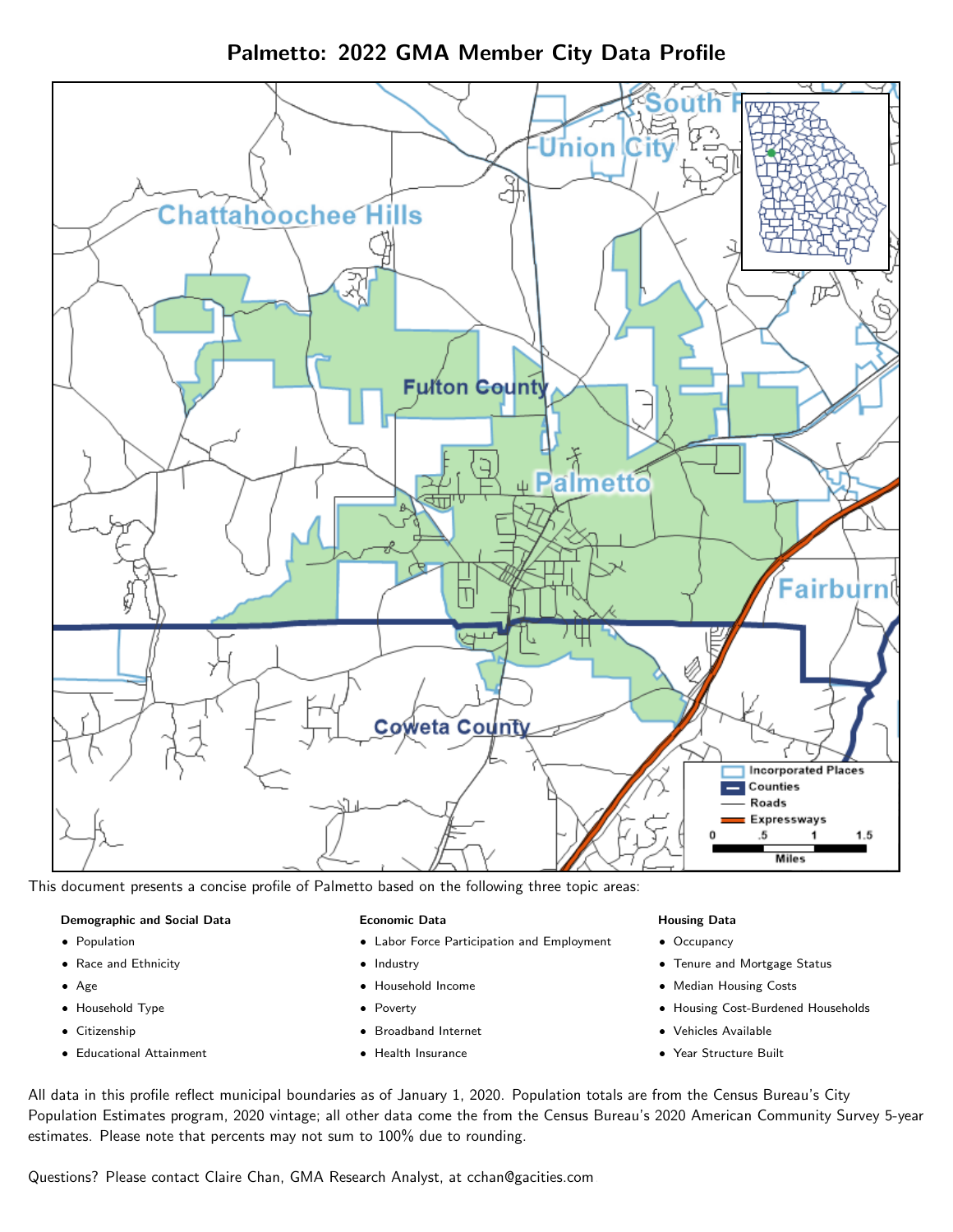# Palmetto: Demographic and Social



0% 2% 4% 6% 8% 10% Male **Female** 10% 8% 6% 4% 2% 85 and over 80-84 75-79 70-74 65-69 60-64 55-59 50-54 45-49 40-44 35-39 30-34 25-29 20-24 15-19 10-14 5-9 Under 5

### **Citizenship**

Age



Source: American Community Survey, 2020 5-year estimates, table B05002 Source: American Community Survey, 2020 5-year estimates, table B15002

### Race and Ethnicity



Source: U.S. Census Bureau, City Population Estimates, 2020 vintage Source: American Community Survey, 2020 5-year estimates, table B03002

## Household Type



Source: American Community Survey, 2020 5-year estimates, table B01001 Source: American Community Survey, 2020 5-year estimates, table B11001

### Educational Attainment



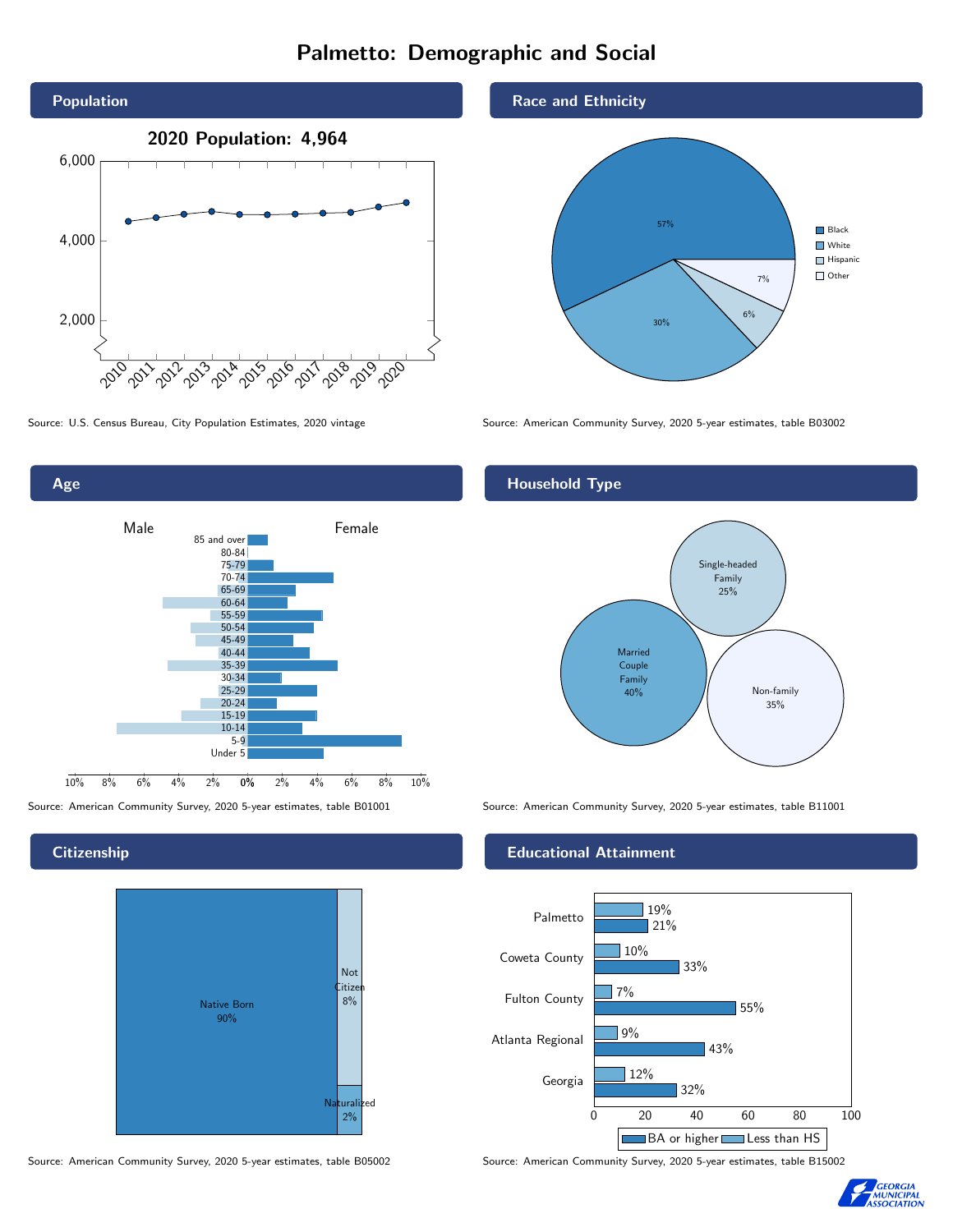# Palmetto: Economic



Source: American Community Survey, 2020 5-year estimates, table B23001 Note: Unemployment rate is based upon the civilian labor force.

## Industry

| Agriculture, forestry, fishing and hunting, and mining      | $0\%$ |
|-------------------------------------------------------------|-------|
| Construction                                                | $2\%$ |
| Manufacturing                                               | 11%   |
| <b>Wholesale Trade</b>                                      | 6%    |
| Retail Trade                                                | 17%   |
| Transportation and warehousing, and utilities               | 13%   |
| Information                                                 | $2\%$ |
| Finance and insurance, real estate, rental, leasing         | $1\%$ |
| Professional, scientific, mgt, administrative, waste mgt    | 3%    |
| Educational services, and health care and social assistance | 19%   |
| Arts, entertainment, recreation, accommodation, food        | 18%   |
| service                                                     |       |
| Other services, except public administration                | $2\%$ |
| Public administration                                       | 6%    |

Source: American Community Survey, 2020 5-year estimates, table C24030



Source: American Community Survey, 2020 5-year estimates, tables B19013 and B19025 Source: American Community Survey, 2020 5-year estimates, table B17010



### Health Insurance



Source: American Community Survey, 2020 5-year estimates, table B28002 Source: American Community Survey, 2020 5-year estimates, table B18135